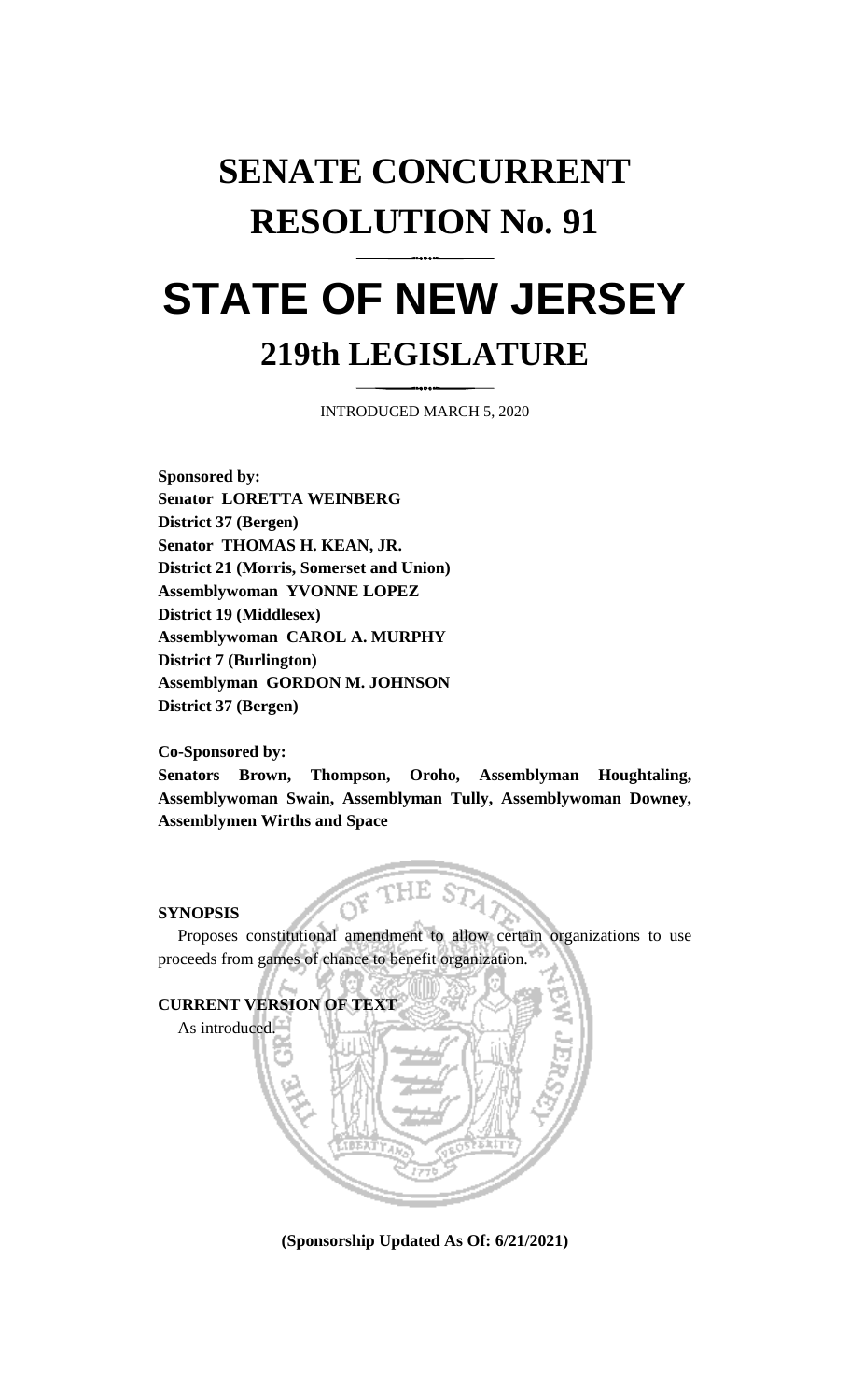**A CONCURRENT RESOLUTION** to amend Article IV, Section VII, paragraph 2 of the Constitution of the State of New Jersey **BE IT RESOLVED** *by the Senate of the State of New Jersey (the General Assembly concurring):* 1 The following proposed amendment to the Constitution of the State of New Jersey is hereby agreed to: PROPOSED AMENDMENT Amend Article IV, Section VII, paragraph 2 to read as follows: 2. No gambling of any kind shall be authorized by the Legislature unless the specific kind, restrictions and control thereof have been heretofore submitted to, and authorized by a majority of the votes cast by, the people at a special election or shall hereafter be submitted to, and authorized by a majority of the votes cast thereon by, the legally qualified voters of the State voting at a general election, except that, without any such submission or authorization: A. It shall be lawful for bona fide veterans, charitable, educational, religious or fraternal organizations, civic and service clubs, senior citizen associations or clubs, volunteer fire companies and first-aid or rescue squads to conduct, under such restrictions and control as shall from time to time be prescribed by the Legislature by law, games of chance of, and restricted to, the selling of rights to participate, the awarding of prizes, in the specific kind of game of chance sometimes known as bingo or lotto, played with cards bearing numbers or other designations, 5 or more in one line, the holder covering numbers as objects, similarly numbered, are drawn from a receptacle and the game being won by the person who first covers a previously designated arrangement of numbers on such a card, when the entire net proceeds of such games of chance are to be devoted to educational, charitable, patriotic, religious or public-spirited uses, **[**and in the case of bona fide veterans' organizations and senior citizen associations**]** or **[**clubs**]** to the support of such organizations, in any municipality, in which a majority of the qualified voters, voting thereon, at a general or special election as the submission thereof shall be prescribed by the Legislature by law, shall authorize the conduct of such games of chance therein; B. It shall be lawful for the Legislature to authorize, by law, bona fide veterans, charitable, educational, religious or fraternal organizations, civic and service clubs, senior citizen associations or clubs, volunteer fire companies and first-aid or rescue squads to

**EXPLANATION – Matter enclosed in bold-faced brackets [thus] in the above bill is not enacted and is intended to be omitted in the law.**

**Matter underlined thus is new matter.**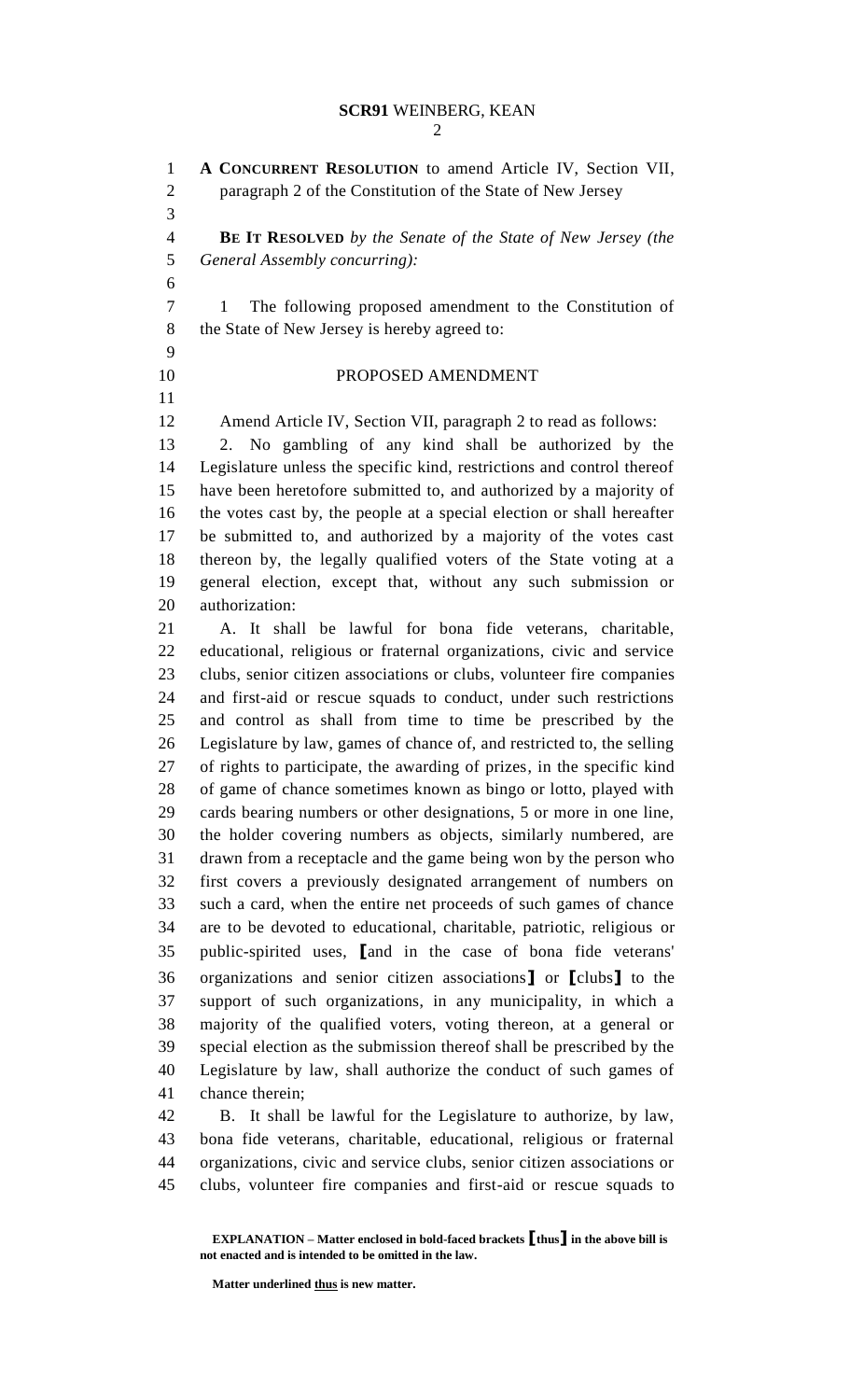conduct games of chance of, and restricted to, the selling of rights to participate, and the awarding of prizes, in the specific kinds of games of chance sometimes known as raffles, conducted by the drawing for prizes or by the allotment of prizes by chance, when the entire net proceeds of such games of chance are to be devoted to educational, charitable, patriotic, religious or public-spirited uses, **[**and in the case of bona fide veterans' organizations and senior citizen associations**]** or **[**clubs**]** to the support of such organizations, in any municipality, in which such law shall be adopted by a majority of the qualified voters, voting thereon, at a general or special election as the submission thereof shall be prescribed by law and for the Legislature, from time to time, to restrict and control, by law, the conduct of such games of chance;

 C. It shall be lawful for the Legislature to authorize the conduct of State lotteries restricted to the selling of rights to participate therein and the awarding of prizes by drawings when the entire net proceeds of any such lottery shall be for State institutions and State aid for education; provided, however, that it shall not be competent for the Legislature to borrow, appropriate or use, under any pretense whatsoever, lottery net proceeds for the confinement, housing, supervision or treatment of, or education programs for, adult criminal offenders or juveniles adjudged delinquent or for the construction, staffing, support, maintenance or operation of an adult or juvenile correctional facility or institution;

 D. It shall be lawful for the Legislature to authorize by law the establishment and operation, under regulation and control by the State, of gambling houses or casinos within the boundaries, as heretofore established, of the city of Atlantic City, county of Atlantic, and to license and tax such operations and equipment used in connection therewith. Any law authorizing the establishment and operation of such gambling establishments shall provide for the State revenues derived therefrom to be applied solely for the purpose of providing funding for reductions in property taxes, rental, telephone, gas, electric, and municipal utilities charges of eligible senior citizens and disabled residents of the State, and for additional or expanded health services or benefits or transportation services or benefits to eligible senior citizens and disabled residents, in accordance with such formulae as the Legislature shall by law provide. The type and number of such casinos or gambling houses and of the gambling games which may be conducted in any such establishment shall be determined by or pursuant to the terms of the law authorizing the establishment and operation thereof.

 It shall also be lawful for the Legislature to authorize by law wagering at casinos or gambling houses in Atlantic City on the results of any professional, college, or amateur sport or athletic event, except that wagering shall not be permitted on a college sport or athletic event that takes place in New Jersey or on a sport or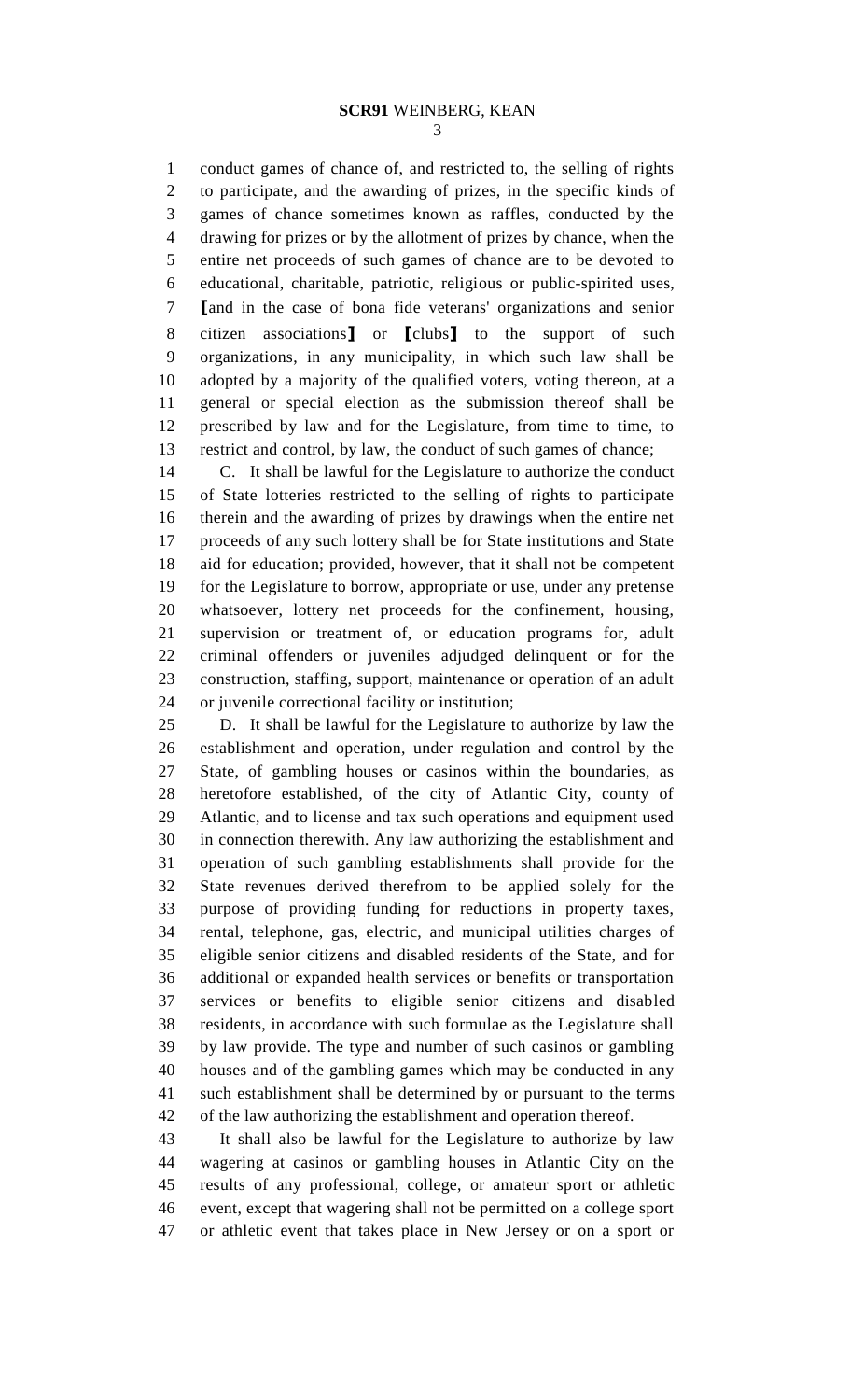athletic event in which any New Jersey college team participates regardless of where the event takes place; E. It shall be lawful for the Legislature to authorize, by law, (1) the simultaneous transmission by picture of running and harness horse races conducted at racetracks located within or outside of this State, or both, to gambling houses or casinos in the city of Atlantic City and (2) the specific kind, restrictions and control of wagering at those gambling establishments on the results of those races. The State's share of revenues derived therefrom shall be applied for services to benefit eligible senior citizens as shall be provided by law; and F. It shall be lawful for the Legislature to authorize, by law, the specific kind, restrictions and control of wagering on the results of live or simulcast running and harness horse races conducted within or outside of this State. The State's share of revenues derived therefrom shall be used for such purposes as shall be provided by law. It shall also be lawful for the Legislature to authorize by law wagering at current or former running and harness horse racetracks in this State on the results of any professional, college, or amateur sport or athletic event, except that wagering shall not be permitted on a college sport or athletic event that takes place in New Jersey or on a sport or athletic event in which any New Jersey college team participates regardless of where the event takes place. (cf: Art. IV, Sec. VII, par. 2, amended effective December 5, 2013) 2. When this proposed amendment to the Constitution is finally agreed to pursuant to Article IX, paragraph 1 of the Constitution, it shall be submitted to the people at the next general election occurring more than three months after the final agreement and shall be published at least once in at least one newspaper of each county designated by the President of the Senate, the Speaker of the General Assembly and the Secretary of State, not less than three months prior to the general election. 3. This proposed amendment to the Constitution shall be submitted to the people at that election in the following manner and form: There shall be printed on each official ballot to be used at the general election, the following: a. In every municipality in which voting machines are not used, a legend which shall immediately precede the question as follows: 43 If you favor the proposition printed below make a cross  $(X)$ , plus 44 (+), or check  $(\vee)$  in the square opposite the word "Yes." If you are 45 opposed thereto make a cross  $(X)$ , plus  $(+)$  or check  $(\vee)$  in the square opposite the word "No."

b. In every municipality the following question: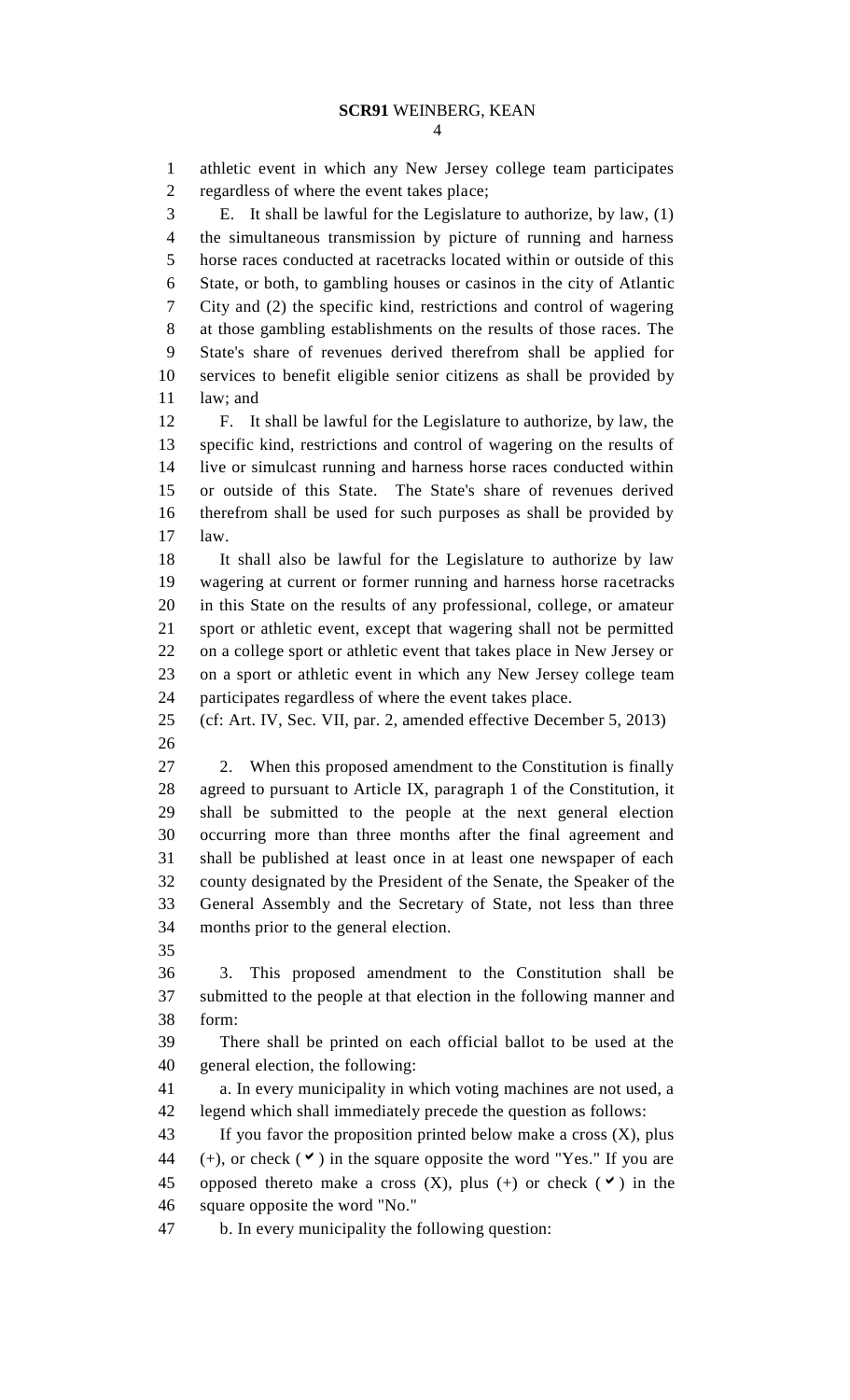### **SCR91** WEINBERG, KEAN

|  | <b>YES</b>     | CONSTITUTIONAL AMENDMENT TO<br><b>ALLOW CERTAIN ORGANIZATIONS</b> |
|--|----------------|-------------------------------------------------------------------|
|  |                |                                                                   |
|  |                | <b>AUTHORIZED TO CONDUCT GAMES</b>                                |
|  |                | OF CHANCE TO USE PROCEEDS FROM                                    |
|  |                | THOSE GAMES TO SUPPORT THE                                        |
|  |                | ORGANIZATION                                                      |
|  |                | Do<br>approve amending<br>the<br>you                              |
|  |                | Constitution to permit all groups that are                        |
|  |                | allowed to conduct bingo or raffles to use                        |
|  |                | the net proceeds from those games to                              |
|  |                | support their groups?                                             |
|  |                | Currently, only veterans and senior citizen                       |
|  |                | groups may use the net proceeds from those                        |
|  |                | games to support their groups. All other                          |
|  |                | groups that are permitted to conduct bingo                        |
|  |                | or raffles may only use the proceeds from                         |
|  |                | those games for certain purposes. They are                        |
|  |                | not permitted to use those proceeds to                            |
|  |                | support their groups. The amendment would                         |
|  |                | allow the other groups that conduct bingo or                      |
|  |                |                                                                   |
|  |                | raffles to use the proceeds to support their                      |
|  |                | groups as well.                                                   |
|  | N <sub>O</sub> | <b>INTERPRETIVE STATEMENT</b>                                     |
|  |                | The Constitution permits certain groups                           |
|  |                | to conduct games of chance such as bingo or                       |
|  |                | raffles.<br>Those<br>groups<br>veterans,<br>are                   |
|  |                | charitable, educational, religious, fraternal,                    |
|  |                | civic, and senior citizen groups; volunteer                       |
|  |                | fire companies; and first-aid or rescue                           |
|  |                | squads.                                                           |
|  |                | The net proceeds from those games of                              |
|  |                | chance may only be used for educational,                          |
|  |                | charitable, patriotic, religious or public-                       |
|  |                | spirited uses. However, veterans and senior                       |
|  |                | citizen groups may also use the proceeds                          |
|  |                | from those games to support their groups.                         |
|  |                | This amendment would permit all of the                            |
|  |                | groups authorized to conduct games of                             |
|  |                | chance to use the net proceeds from                               |
|  |                | conducting bingo or raffles to support their                      |
|  |                | groups.                                                           |
|  |                |                                                                   |
|  |                |                                                                   |

1

### 2 SCHEDULE

3

4 This Constitutional amendment shall, if approved, take effect on 5 January 1 next following the general election at which it was 6 approved.